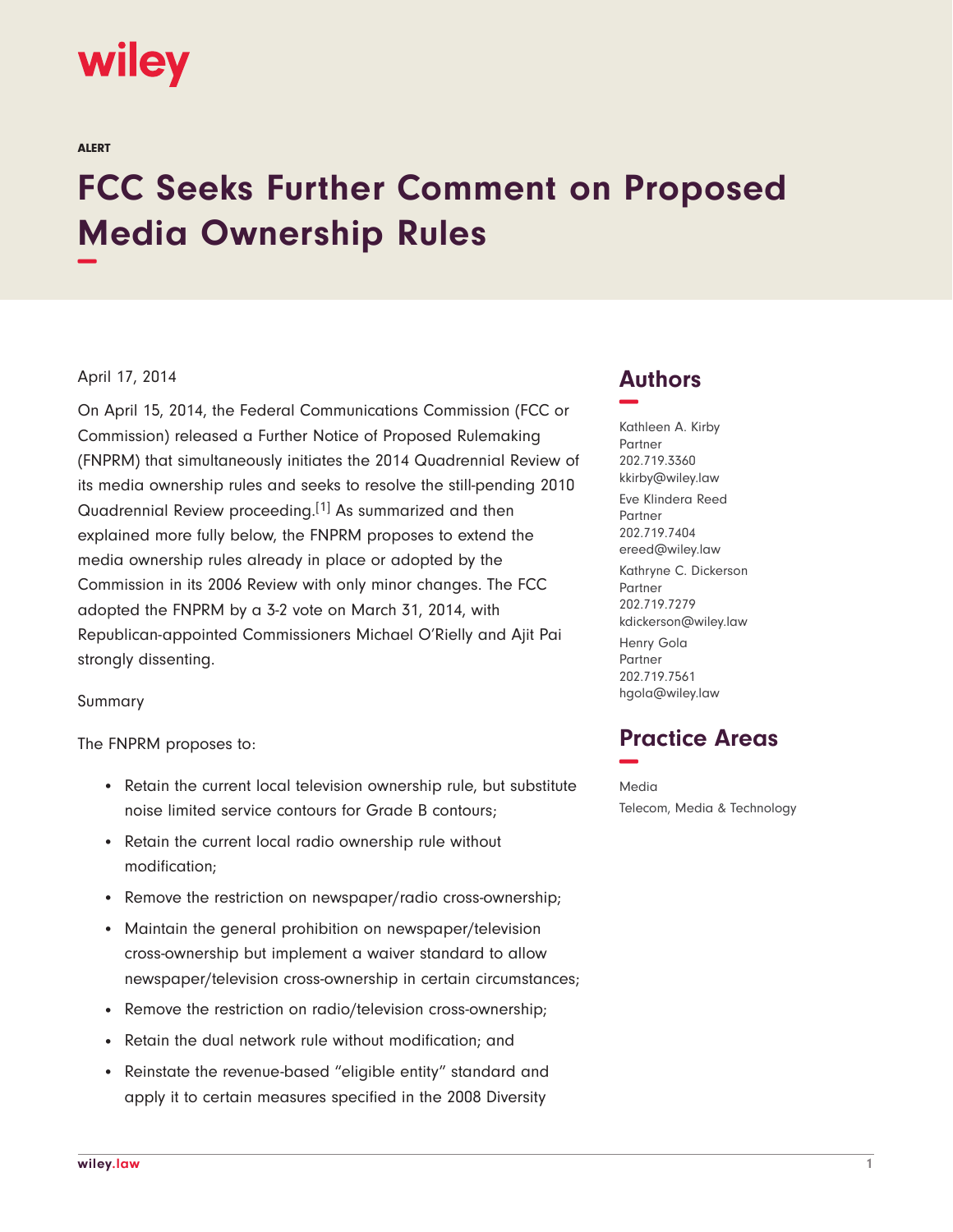Order.

#### Local Television Ownership Rule

Based on the record compiled in the 2010 Quadrennial (which the Commission incorporates into the 2014 proceeding), the Commission tentatively concludes in the FNPRM that the current local television ownership rule remains necessary in the public interest and should be retained with only limited modification. The Commission justifies retention of the rule on competition grounds, tentatively finding that "competition from [ ] video programming providers is currently of limited relevance for the purposes of our [market competition] analysis." In addition, because "broadcast television stations remain the primary source of local news and public interest programming," the Commission tentatively concludes that "the record continues to support a local television ownership rule designed to promote competition among broadcast television stations."

The current local TV ownership rule allows an entity to own up to two TV stations in the same Designated Market Area (DMA) if either: (1) the Grade B service areas of the stations do not overlap; or (2) at least one of the stations is not ranked among the top four stations in the DMA, and at least eight independently owned TV stations would remain in the market after the proposed combination. In recognition of the fact that Grade B contours were a product of analog broadcasting that ceased to exist following the digital transition in 2009, the Commission proposes to substitute digital noise limited service (NLS) contours for Grade B contours in determining compliance with the rule. The FCC also tentatively concludes that existing ownership combinations that would exceed the numerical limits under the revised contour approach should be grandfathered. Grandfathered stations could not, however, be transferred or assigned intact unless the combination complied with the local television ownership rule in effect at the time of the transfer/assignment.

#### Top-Four Prohibition

In addition, the FCC proposes to retain the top-four prohibition, which prohibits mergers between two of the top-four rated stations in a local market. The Commission proposes to justify retention of the prohibition on the basis that it "remains necessary to promote competition." The Commission also tentatively concludes that the top-four prohibition should be applied to so-called "affiliation swaps" wherein a station acquires the network affiliation of another same-market station through the execution of an agreement or series of agreements. If the change in network affiliations would result in the licensee of the new affiliate directly or indirectly owning or controlling two of the top-four rated TV stations in the DMA, the Commission proposes that it would find the transaction to be "in violation of the top-four prohibition and subject to enforcement action" even though the stations involved did not change hands.

#### Eight-Voices Test

The Commission also tentatively concludes that mergers between two same-market stations with overlapping NLS contours should be permitted only where at least eight independently owned commercial and noncommercial television stations would remain in the market post-merger, and where at least one of the merging stations is not a top-four station. The eight-voices test remains necessary, the agency tentatively concludes, to promote competition in local television markets.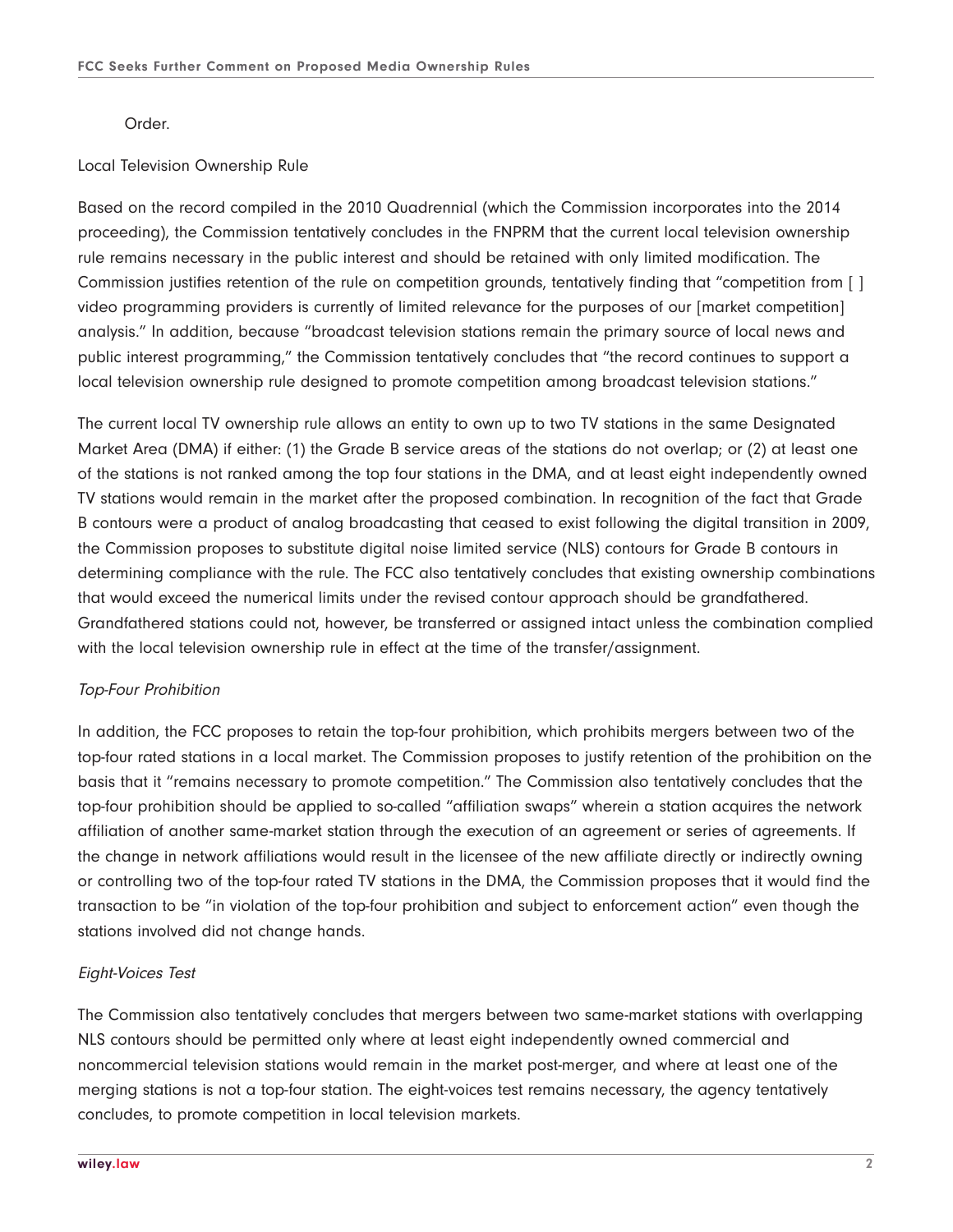#### Multicasting and Dual Affiliation

In the FNPRM, the Commission tentatively declines to use multicasting as a basis to tighten the local television ownership rule's numerical limits. The Commission concludes that, based on evidence in the 2010 record, "broadcasting on a multicast stream does not—at present—produce the cost savings and additional revenue streams that can be achieved by owning a second in-market station." Relatedly, the Commission proposes to decline to regulate dual affiliations made possible by multicasting because even dual affiliations involving two Big Four networks "are generally—if not exclusively—limited to smaller markets with an insufficient number of full-power commercial television stations to accommodate each Big Four network or where other unique marketplace factors are responsible for creating the dual affiliation arrangements."

#### Local Radio Ownership Rule

The Commission tentatively finds, based on the record compiled in the 2010 Quadrennial Review, that "the current local radio ownership rule remains necessary in the public interest and should be retained without modification." Accordingly, the ownership limits based on market size tiers (determined according to the number of commercial and noncommerical radio stations in the market) would be retained, as would the AM/ FM "subcaps." In so proposing, the Commission tentatively finds that the radio listening market is the "relevant market" for the purpose of the local radio ownership rule and that "non-broadcast sources of audio programming are not yet meaningful substitutes for broadcast radio stations with respect to either listeners or advertisers."

#### Newspaper/Broadcast Cross-Ownership (NBCO) Rule

Noting that newspapers and local television stations (along with their affiliated websites) remain "the dominant sources consumers rely on for local news," the Commission "continues to believe that some restriction on newspaper/broadcast cross-ownership is necessary to protect and promote viewpoint diversity in local markets." However, consistent with the conclusions reached in the 2006 and 2010 Quadrennial Reviews, the Commission also concedes that a blanket prohibition is "overly broad" and does not allow for certain cross-ownership that may carry public interest benefits. Accordingly, the Commission proposes to jettison the newspaper/radio cross-ownership prohibition and seeks comment on two possible waiver standards aimed at permitting newspaper/TV cross-ownership in certain circumstances.

#### Newspaper/Radio

The FCC seeks further comment on whether the restriction on newspaper/radio cross-ownership should be eliminated from the NBCO rule. The Commission suggests that the prohibition should indeed be eliminated because the viewpoint diversity goal upon which the Commission has historically justified the prohibition no longer applies. Accordingly, the FNPRM calls for comment on the Commission's tentative conclusions that radio stations are not the primary outlets that contribute to viewpoint diversity in local markets and that consumers rely predominantly on other outlets for local news and information. The Commission also acknowledges that it "has found repeatedly that the restriction does not promote its localism or competition goals" and tentatively reaffirms those findings.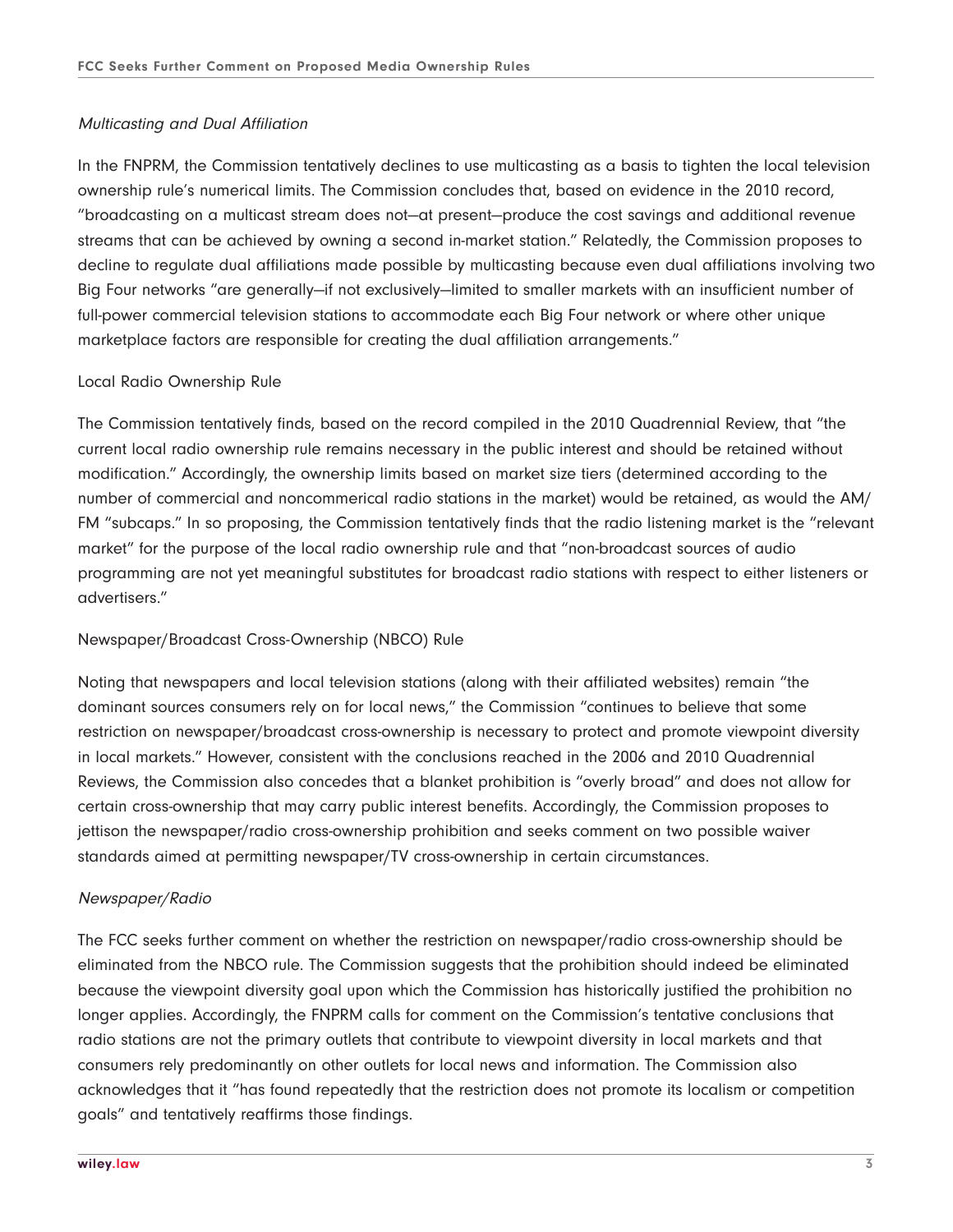#### Newspaper/Television

The Commission is "disinclined to impose a bright-line rule" permitting newspaper/TV combinations in all or some subset of markets and seeks comment on two waiver standards that would maintain the general ban on newspaper/television combinations but would allow applicants an opportunity to seek approval of particular transactions.

The first waiver standard upon which the FCC seeks comment is a "pure case-by-case approach" under which the Commission would evaluate the totality of the circumstances for each individual transaction without reference to any set of defined criteria or automatic presumptions. This approach would allow the Commission maximum flexibility, but "might not promote consistency and certainty in the marketplace." The second waiver standard proposed by the FCC is a "case-by-case approach with presumptions," similar to that advanced by former FCC Chairmen Martin and Genachowski. Under this standard, the Commission would presume that a waiver is consistent with the public interest for markets ranked among the top 20 DMAs if: (1) the proposed merger does not involve a television station ranked among the top-four TV stations in the DMA; and (2) at least eight media voices would remain in the DMA following the transaction. The Commission notes that "presumptive guidelines could save a waiver applicant time and money and improve its chances for a successful outcome" but could also "lead to unintended consequences in specific situations…"

The Commission proposes to eliminate the Grade A contour encompassment trigger for its newspaper/TV restrictions and apply the rule to daily newspapers and television stations when: (1) the community of license of the television station and the community of publication of the newspaper are in the same DMA, and (2) the digital Principal Community Contour of the television station encompasses the entire community in which the newspaper is published. Both conditions would need to be met in order for the cross-ownership prohibition to be triggered.

The Commission also seeks comment on its tentative conclusion that, to the extent that an existing newspaper/ television combination would become newly non-compliant as a result of its proposed modification of the NBCO rule, such combinations should be grandfathered in order to avoid market disruption and penalizing licensees for the switch from an analog contour to a digital contour. Relatedly, comment is sought on the Commission's view that grandfathered combinations would have to be broken up upon sale to a third party.

#### Radio/Television Cross-Ownership Rule

Consistent with the NPRM, the Commission proposes to repeal the radio/television cross-ownership rule and seeks comment on whether it remains necessary to promote the public interest. The Commission observes that the record in the 2010 Quadrennial Review "demonstrates that consumers rely primarily on local television stations and daily newspapers … for their local news, and not on radio stations" and asks whether viewpoint diversity would be harmed by repealing the restriction. The agency also anticipates that elimination of the rule "would have no effect on the number of television stations an entity may own" because the existing local television ownership rule already effectuates such a restriction. The Commission tentatively concludes that the radio/television cross-ownership rule is not necessary to promote its competition or localism goals.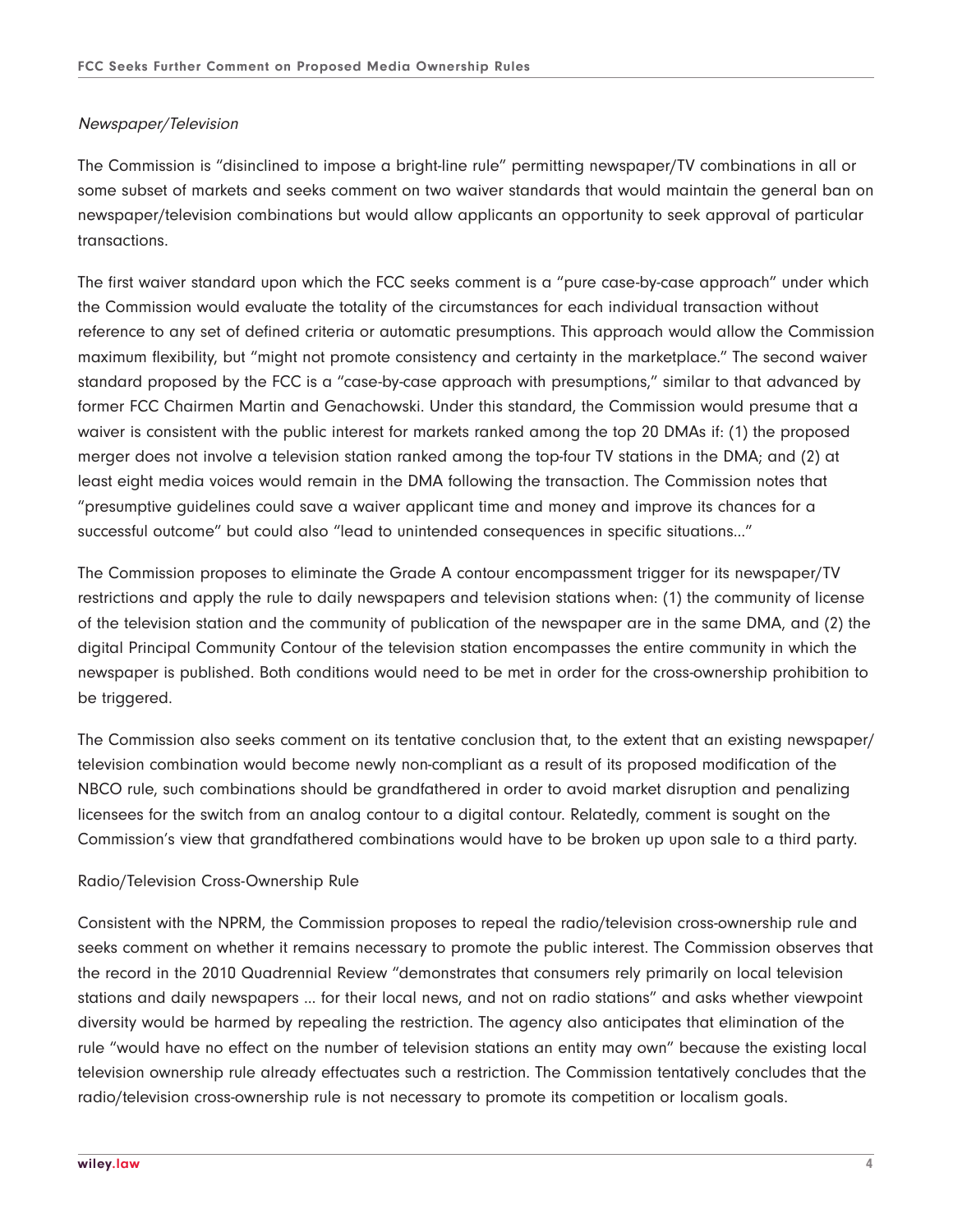#### Dual Network Rule

The FCC tentatively finds that the dual network rule remains necessary in the public interest "to foster competition in the provision of primetime entertainment programming and the sale of national advertising time." The Commission suggests that the primetime entertainment programming lineups supplied by the topfour broadcast networks are "distinct products, the availability, price, and quality of which could be restricted, to the detriment of consumers, if two of the top four networks were to merge." The Commission also tentatively concludes that the dual network rule is necessary to promote localism because it preserves "the balance of bargaining power between the top-four networks and their affiliates, thus improving the ability of affiliates to exert influence on network programming decisions in a manner that best serves the interests of their local communities."

#### Diversity Order

The Commission tentatively concludes to reinstate the revenue-based "eligible entity" standard and apply it to the diversity-enhancing measures specified in the 2008 Diversity Order. As proposed by the FCC, an eligible entity is one that would qualify as a small business consistent with Small Business Administration (SBA) standards for industry grouping based on revenue, including the revenue of parent corporations and affiliates of the parent. In the 2011 Prometheus Radio Project v. FCC decision, commonly known as Prometheus II, the Third Circuit remanded each of the measures adopted in the 2008 Diversity Order that relied upon a revenuebased eligible entity definition because the Commission did not adequately demonstrate how the definition would specifically assist minorities and women. The FNPRM acknowledges the continued lack of evidence in the record that the revenue-based standard will help minorities and women and instead intends the revenuebased standard to assist small business participation in broadcasting. Specifically, the Commission seeks comment on its conclusion that "a revenue-based eligible entity standard is an appropriate and worthwhile approach for expanding ownership diversity whether or not the standard is effective in promoting ownership of broadcast stations by women and minorities."

The measures to which the eligible entity standard would apply include:

- Exceptions to the FCC's broadcast station construction deadlines that would allow the sale of an expiring construction permit to an eligible entity that pledges to build out the facility: (a) by the time the original permit expires; or (b) within 18 months, whichever is greater;
- Modification of the ownership attribution rule by relaxing the equity/debt plus standard;
- Modification of the "Distress Sale Policy" to allow sale to eligible entities;
- Giving priority to applicants for duopolies that agree to finance or incubate an eligible entity over competing, simultaneously-filed duopoly applications in the same market;
- Extension of the divestiture deadline in certain mergers; and
- Permitting the assignment or transfer of grandfathered radio station combinations.